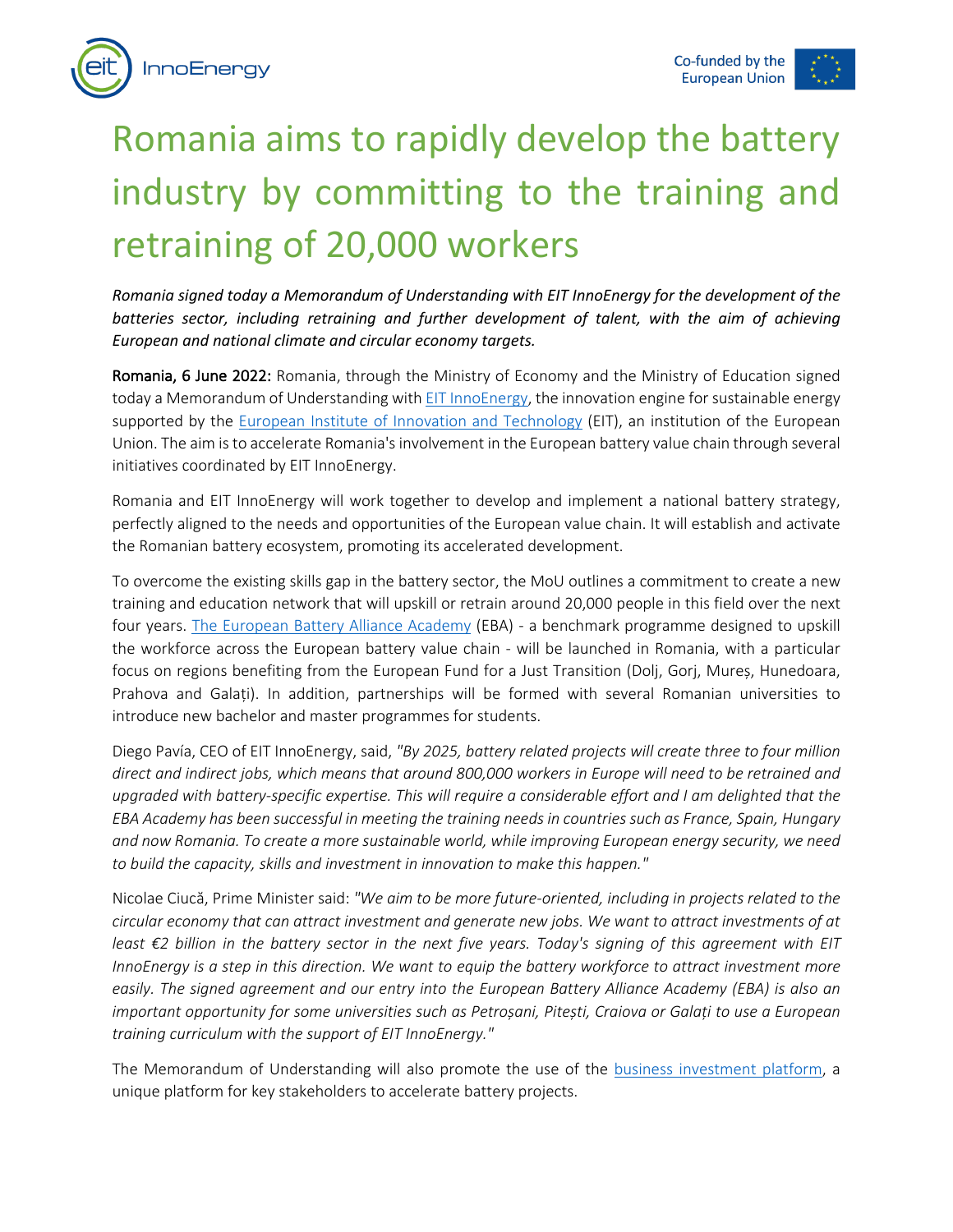



*"This partnership is the result of the consistency with which we have, over the last six months, conveyed the message of developing production capacities in Romania, while developing research, innovation, training and retraining. Europe is increasing the speed of decision-making and partnerships, and Romania will not stand aside and will actively participate in the round table of strong European countries. We need support in a balanced partnership based on common values and interests. This is how we will highlight Romania on the economic map in Europe"*, said Minister of Economy Florin Spătaru.

*"The Educated Romania project aims to develop the education system by improving the relevance, accessibility, flexibility, attractiveness and quality of education and training programmes, thus contributing to increased competitiveness, economic and social cohesion, facilitating the professional and personal development of citizens.*

*Every year, new study and training programmes are introduced in Romania, focusing on the requirements of the job market. The Memorandum signed today supports this transformative process, highlighting the important role of education in supporting economic development.*

*Batteries are a strategic part of Europe's digital and green transition and a key enabling technology for the competitiveness of the automotive sector. Supported by the European Commission and the European Investment Bank, the European Battery Alliance (EBA) brings together national authorities of EU Member States, regions, industry research institutes and other stakeholders in the battery value chain.*

*The Ministry of Education will support initiatives to develop relevant curricula in the field of batteries and energy storage through universities and vocational/dual vocational education establishments. The Ministry of Education will also be the contact point for the European Battery Academy,"*said Education Minister Sorin Câmpeanu.

As all parties are committed to the successful implementation of the Romanian battery strategy, a working group appointed by the Romanian Government will be activated to work with institutional stakeholders, while EIT InnoEnergy will support with resources, knowledge sharing and best practices learned from its rich history in promoting sustainable innovation across Europe.

\*\*\*

## About EIT InnoEnergy

EIT InnoEnergy operates at the heart of the energy transition and is the European Union's leading sustainable energy innovation engine, bringing the technology and skills needed to accelerate the European Green Deal and Europe's decarbonisation goals.

Globally recognised as the most active investor in sustainable energy and one of the largest investors in climate and renewable energy technologies in 2020, EIT InnoEnergy supports innovation in a variety of areas. These include energy storage, transport and mobility, renewable energy and sustainable buildings and cities. Its trusted ecosystem consists of over 500 partners.